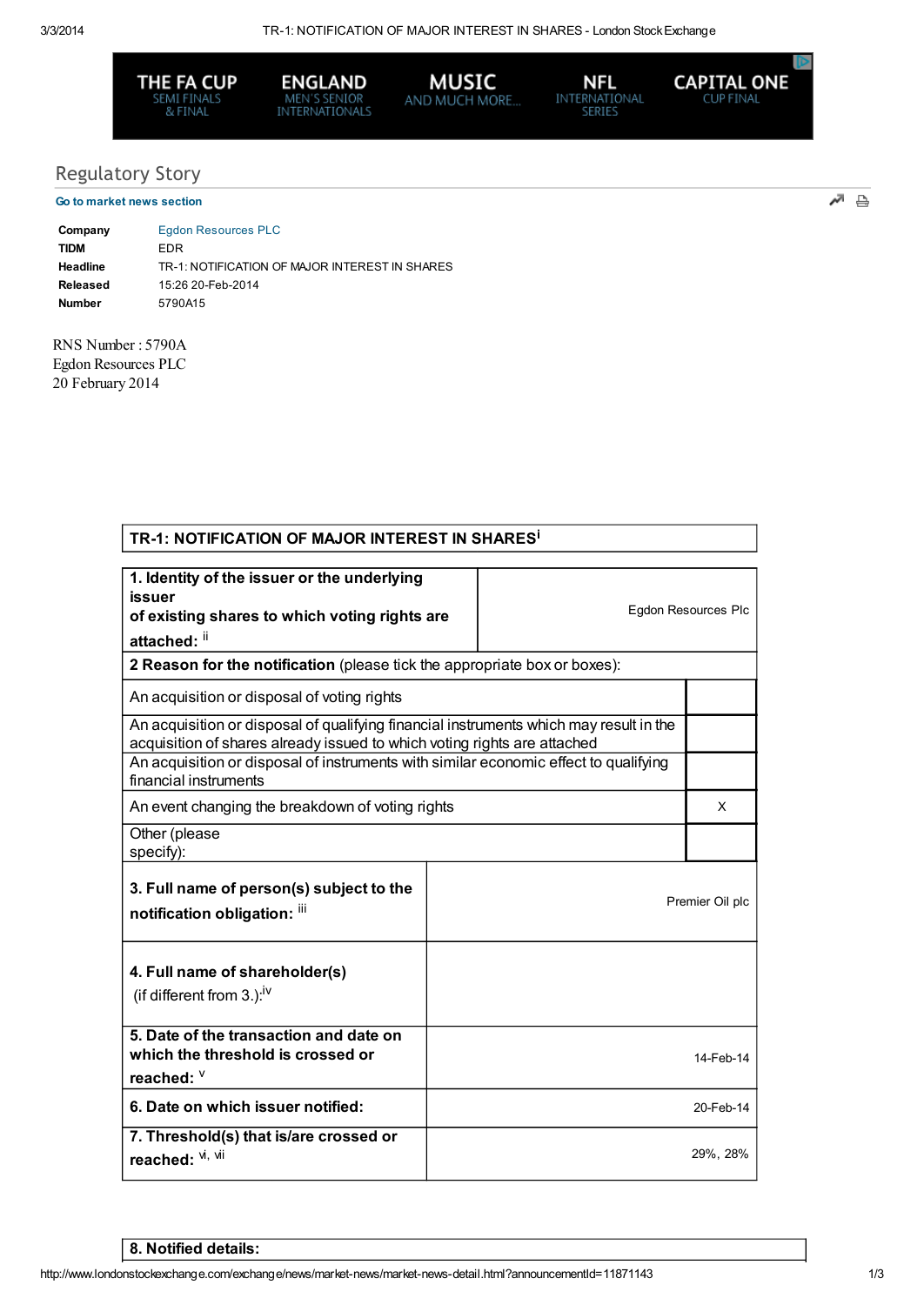## A: Voting rights attached to shares <sup>viii, ix</sup>

| $\sim$ . Towng rights allached to shares |                                                               |                                                |                                                      |                            |                 |                                 |          |
|------------------------------------------|---------------------------------------------------------------|------------------------------------------------|------------------------------------------------------|----------------------------|-----------------|---------------------------------|----------|
| Class/type of<br>shares                  | <b>Situation previous</b><br>to the triggering<br>transaction |                                                | Resulting situation after the triggering transaction |                            |                 |                                 |          |
| if possible using<br>the ISIN CODE       | <b>Number</b><br>οf                                           | <b>Number</b><br>οf<br>Voting<br><b>Rights</b> | <b>Number</b><br>of shares                           | Number of voting<br>rights |                 | % of voting rights <sup>x</sup> |          |
|                                          | <b>Shares</b>                                                 |                                                | <b>Direct</b>                                        | Direct <sup>Xi</sup>       | Indirect<br>xii | <b>Direct</b>                   | Indirect |
| GB00B28YML29                             | 39.200.000                                                    | 39,200,000                                     | 39,200,000                                           | 39,200,000                 |                 | 27.07%                          |          |

| <b>B: Qualifying Financial Instruments</b> |                                                      |                                    |                                                                                                              |                       |  |  |
|--------------------------------------------|------------------------------------------------------|------------------------------------|--------------------------------------------------------------------------------------------------------------|-----------------------|--|--|
|                                            | Resulting situation after the triggering transaction |                                    |                                                                                                              |                       |  |  |
| <b>Type of financial</b><br>instrument     | Expiration<br>date <sup>xiii</sup>                   | Exercise/<br>Conversion Period XIV | Number of<br>voting<br>rights that may<br>be<br>acquired if the<br>instrument is<br>exercised/<br>converted. | % of voting<br>rights |  |  |
|                                            |                                                      |                                    |                                                                                                              |                       |  |  |

| xvi                                |                                                      |                                |                                                | C: Financial Instruments with similar economic effect to Qualifying Financial Instruments XV. |                               |       |
|------------------------------------|------------------------------------------------------|--------------------------------|------------------------------------------------|-----------------------------------------------------------------------------------------------|-------------------------------|-------|
|                                    | Resulting situation after the triggering transaction |                                |                                                |                                                                                               |                               |       |
| Type of<br>financial<br>instrument | Exercise price                                       | <b>Expiration date</b><br>xvii | Exercise/<br><b>Conversion</b><br>period XVIII | Number of<br>voting rights<br>instrument<br>refers to                                         | % of voting rights<br>xix, xx |       |
|                                    |                                                      |                                |                                                |                                                                                               | <b>Nominal</b>                | Delta |
|                                    |                                                      |                                |                                                |                                                                                               |                               |       |

| Total (A+B+C)           |                             |  |  |
|-------------------------|-----------------------------|--|--|
| Number of voting rights | Percentage of voting rights |  |  |
| 39,200,000              | 27.07%                      |  |  |

| 9. Chain of controlled undertakings through which the voting rights and/or the |  |  |  |
|--------------------------------------------------------------------------------|--|--|--|
| financial instruments are effectively held, if applicable: XXI                 |  |  |  |
| Premier Oil (EnCore Petroleum) Limited - 20,400,000 (14.09%)                   |  |  |  |
| EnCore (NNS) Limited - 18,000,000 (12.43%)                                     |  |  |  |
| EnCore Oil Limited - 800,000 (0.55%)                                           |  |  |  |
| Each of the above entities is a wholly owned subsidiary of Premier Oil plc.    |  |  |  |
|                                                                                |  |  |  |
|                                                                                |  |  |  |

| <b>Proxy Voting:</b>                          |  |
|-----------------------------------------------|--|
| 10. Name of the proxy holder:                 |  |
| 11. Number of voting rights proxy holder will |  |

 $\overline{\phantom{a}}$